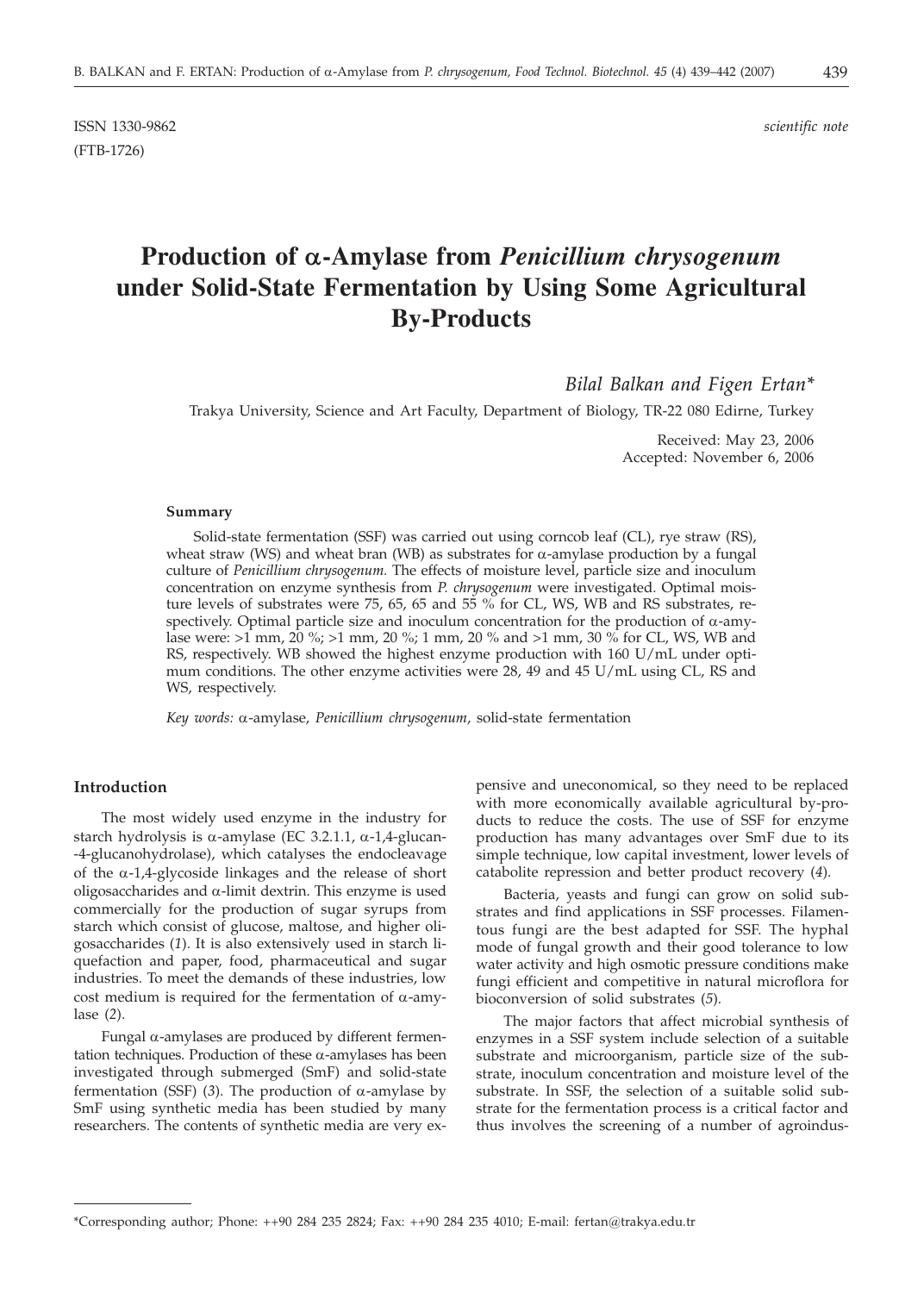trial materials for microbial growth and product formation (*6,7*).

Wheat bran (WB) was obtained from a local flour mill. Corncob leaf (CL), rye straw (RS) and wheat straw (WS) were collected from fields. These substrates are used as cattle feed.

The present work represents an investigation into a-amylase production by SSF with WB, CL, RS, and WS as substrates and the determination of optimized production conditions.

# **Materials and Methods**

#### *Fungus*

*Penicillium chrysogenum* used in this study was isolated from the air in Edirne city and identified by Asan *et al.* (8). It was found to be a good  $\alpha$ -amylase producer and its enzyme property was investigated in our previous study (*9*). It was maintained on potato dextrose agar slants at 4 °C.

# *Inoculum preparation*

A volume of 7 mL of sterile distilled water was transferred to a sporulated (7-day-old) PDA slant culture. The spores were dislodged using the inoculation needle under aseptic conditions and the suspension, with appropriate dilution, was used as inoculum. A volume of 1 mL of spore suspension contained about 5·106 spores.

#### *Solid-state fermentation*

Masses of 5 g of dry substrates were taken into 250-mL Erlenmeyer flasks. To adjust moisture levels (% by mass per volume), 0.1 M acetate buffer (pH=5.0) was added. The contents of the flasks were mixed thoroughly and autoclaved at 121 °C for 20 min. The flasks were incubated at 28 °C for 7 days.

### *Optimization of process parameters*

Various process parameters affecting enzyme production during SSF were optimized. The strategy was to optimize each parameter independently of the others and subsequently optimal conditions were employed in all experiments.

In a sequential order, the various process parameters were optimized for maximal enzyme production by using different solid substrates such as WB, CL, RS and WS. The tested process parameters were initial moisture content (45, 55, 65 and 75 %, by mass per volume), particle size  $(>1, 1, 0.85$  and  $0.60$  mm) and inoculum concentration (10, 20, 30, 40 and 50 %, by volume per mass).

#### *Determination of dry mass of substrates*

Dry mass of substrates was determined by drying them in an oven at 80 °C for 24 h.

#### *Enzyme extraction*

Fermented substrates were mixed thoroughly with 0.1 M acetate buffer (pH=5.0, 50 mL) containing 0.1 % Tween 80 (*3*). Contents were mixed by shaking for one

hour at 30 °C on a rotary shaker at 220 rpm. The slurry was squeezed through muslin cloth. The extract was filtered through a Whatman No. 1 filter paper and the filtrate was used as the crude enzyme.

#### *Enzyme assay*

Soluble starch (0.8 %) was dissolved in boiling 0.1 M acetate buffer (pH=5.0) and then cooled to 30  $^{\circ}$ C. Fresh iodine reagent was prepared by diluting 1.0 mL of stock solution (0.5 %  $I_2$  in 5.0 % KI) in 500 mL of distilled water containing 5 mL of 5 M HCl. For the assay, 0.1 mL of enzyme solution and 0.2 mL of soluble starch solution were incubated at 30  $\mathrm{^{\circ}C}$  for 5 min. The reaction was stopped by adding 5 mL of iodine reagent. The absorbance was measured at 620 nm against a blank (*10*). One unit of  $\alpha$ -amylase is defined as the amount of enzyme which hydrolyses 0.1 mg of starch in a minute at 30 °C when 1.6 mg of starch is present.

## **Results and Discussion**

Fig. 1 shows the effect of moisture level on enzyme production for CL, RS, WS and WB substrates. Optimal moisture levels of substrates were found to be 75, 55, 65 and 65 % for CL, RS, WS and WB, respectively. Enzyme productions were 20, 34, 40 and 127 U/mL with CL, RS, WS and WB, respectively. Moisture content is a critical factor for SSF processes because this variable has influence on growth and biosynthesis and secretion of different metabolites. Lower moisture content causes reduction in solubility of the nutrients of the substrate, low degree of swelling and high water tension. On the other hand, higher moisture levels can cause a reduction in enzyme yield due to steric hindrance of the growth of strain by reduction in porosity (interparticle spaces) of the solid substrate, thus interfering with oxygen transfer (*11*). The moisture levels in SSF processes vary between 30 and 85 %. The optimum moisture content for growth and substrate utilization depends on the organism and the substrate used for cultivation. Cultivation of *Aspergillus niger* on starchy substrates such as cassava and wheat bran requires considerably lower moisture levels than on coffee pulp or sugarcane bagasse. This is proba-



**Fig. 1.** Effect of initial moisture level (% by mass per volume) on  $\alpha$ -amylase production in an SSF system. Inoculum fraction was 20 % (by volume per mass). Process conditions: temperature 28 °C, incubation time 7 days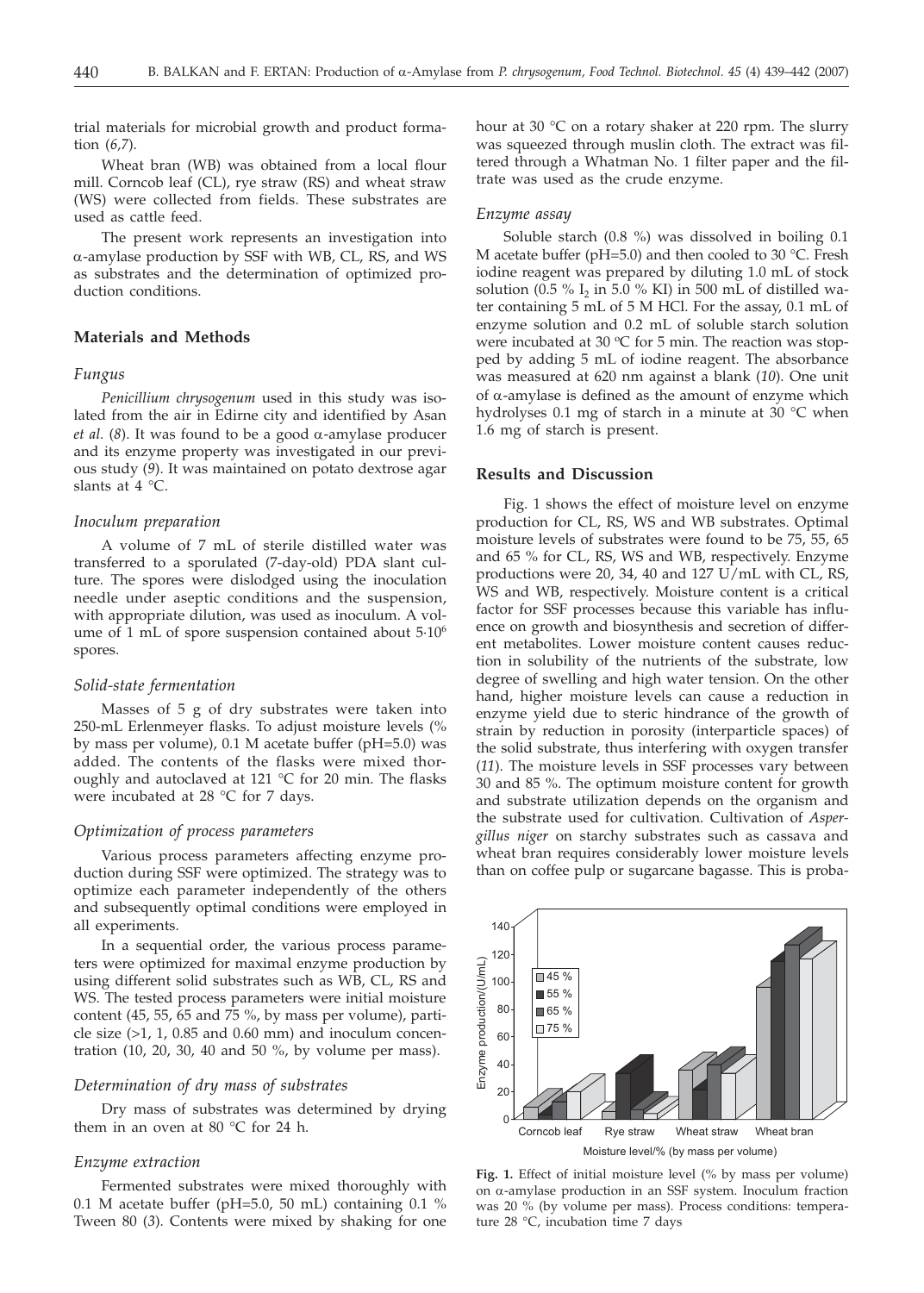bly because of the greater water holding capacity of the former substrates (*5*).

As shown in Fig. 2, appropriate inoculum concentrations were 20 % for CL, WS and WB and 30 % for RS. Enzyme productions were 25, 40, 45 and 152 U/mL with CL, RS, WS and WB, respectively. Inoculum level was an important factor for the production of  $\alpha$ -amylase. Higher inoculum concentration increased the moisture content to a significant extent. The free excess liquid present in an unabsorbed form will therefore give rise to an additional diffusional barrier together with that imposed by the solid nature of the substrate and lead to a decrease in growth and enzyme production (*4*). Lower inoculum level results in a lower number of cells in the production medium. This requires a longer time to grow to an optimum number to utilize the substrate and form the desired product (*12*).



**Fig. 2.** Effect of inoculum fraction (% by volume per mass) on a-amylase production in an SSF system. Process conditions: initial moisture levels 75, 55, 65 and 65 % for CL, RS, WS and WB substrates, respectively, temperature 28 °C, incubation time 7 days

The particle size (specific surface area) is also very important for SSF. Fig. 3 shows the effect of substrate particle size (mm) on  $\alpha$ -amylase production in an SSF. Enzyme productions were 28, 45, 49 and 160 U/mL with CL, RS, WS and WB substrates, respectively. Particle sizes of  $>1$  and 1 mm favoured  $\alpha$ -amylase production. Larger



Fig. 3. Effect of substrate particle size (mm) on  $\alpha$ -amylase production in an SSF system. Process conditions: initial moisture levels 75, 20, 55 and 30 % for CL, RS, WS and WB, respectively, inoculum fraction 65, 20, 65 and 20 % for CL, RS, WS and WB, respectively, temperature 28 °C, incubation time 7 days

particles provide better respiration/aeration efficiency (due to increased interparticle space). In contrast, a small substrate particle may result in substrate accumulation, which may interfere with microbial respiration/aeration and therefore result in poor growth and enzyme production (*13*). The lower enzyme productions were obtained at small particle sizes (0.6 and 0.85 mm). Krishna and Chandrasekaran (*14*) reported that banana fruit stalk particles of 400  $\mu$ m favoured maximal  $\alpha$ -amylase production compared to larger particles. On the other hand, Baysal *et al*. (*4*) reported that WB and RH with particle size of 1000 and 500  $\mu$ m, respectively, favoured  $\alpha$ -amylase production.

# **Conclusions**

The use of SSF for production of  $\alpha$ -amylase using *P*. *chrysogenum* is an economical process and is very simple to apply. All the substrates supported biosynthesis of a-amylase using *P. chrysogenum* under SSF. CL, WS, RS can be used as substrates for enzyme synthesis in SSF. However, these substrates did not cause enzyme productions as high as WB. Therefore, WB was superior to other substrates for synthesis of a-amylase from *P. chrysogenum* by SSF.

## **References**

- *1.* H. Hagihara, K. Igarashi, Y. Hayashi, K. Endo, K. Ikawa- -Kitayama, K. Ozaki, S. Kawai, S. Ho, Novel  $\alpha$ -amylase that is highly resistant to chelating reagents and chemical oxidants from the alkaliphilic *Bacillus* isolate KSM.K.38, *Appl. Environ. Microbiol. 67* (2001) 1744–1750.
- *2.* I. Haq, H. Ashraf, M.A. Qadeer, J. Iqbal, Production of alpha-amylase by *Bacillus licheniformis* using an economical medium, *Bioresour. Technol. 87* (2003) 57–61.
- *3.* S. Ramachandran, A.K. Patel, K.M. Nampoothiri, S. Chandran, G. Szakacs, C.R. Soccol, A. Pandey, Alpha amylase from a fungal culture grown on oil cakes and its properties, *Braz. Arch. Biol. Technol. 47* (2004) 309–317.
- *4.* Z. Baysal, F. Uyar, Ç. Aytekin, Solid state fermentation for production of a-amylase by a thermotolerant *Bacillus subtilis* from hot-spring water, *Process Biochem. 38* (2003) 1665– 1668.
- *5.* M. Raimbault, General and microbiological aspects of solid substrate fermentation, *Electron. J. Biotechnol. 1* (1998) (*http://www.ejbiotechnology.info*).
- *6.* A. Pandey, C.R. Soccol, P. Nigam, V.T. Soccol, L. Vandenbergh, R. Mohan, Biotechnological potential of agro-industrial residues II: cassava bagasse, *Bioresour. Technol. 74* (2000) 81–87.
- *7.* H.K. Sodhi, K. Sharma, J.K. Gupta, S.K. Soni, Production of a thermostable a-amylase from *Bacillius* sp. PS-7 by solid state fermentation and its synergistic use in the hydrolysis of malt starch for alcohol production, *Process Biochem. 40* (2005) 525–534.
- *8.* A. Asan, B. Sen, S. Sarica, Airborne fungi in urban air of Edirne city (Turkey), *Biologia Bratislava, 57* (2002) 59–68.
- *9.* B. Balkan, F. Ertan, Production and properties of  $\alpha$ -amylase from *Penicillium chrysogenum* and its application in starch hydrolysis, *Prep. Biochem. Biotechnol. 35* (2005) 169–178.
- *10.* A.M. Abou-Zeid, Production, purification and characterization of an extra cellular amylase enzyme isolated from *Aspergillus flavus, Microbios*, *89* (1997) 55–66.